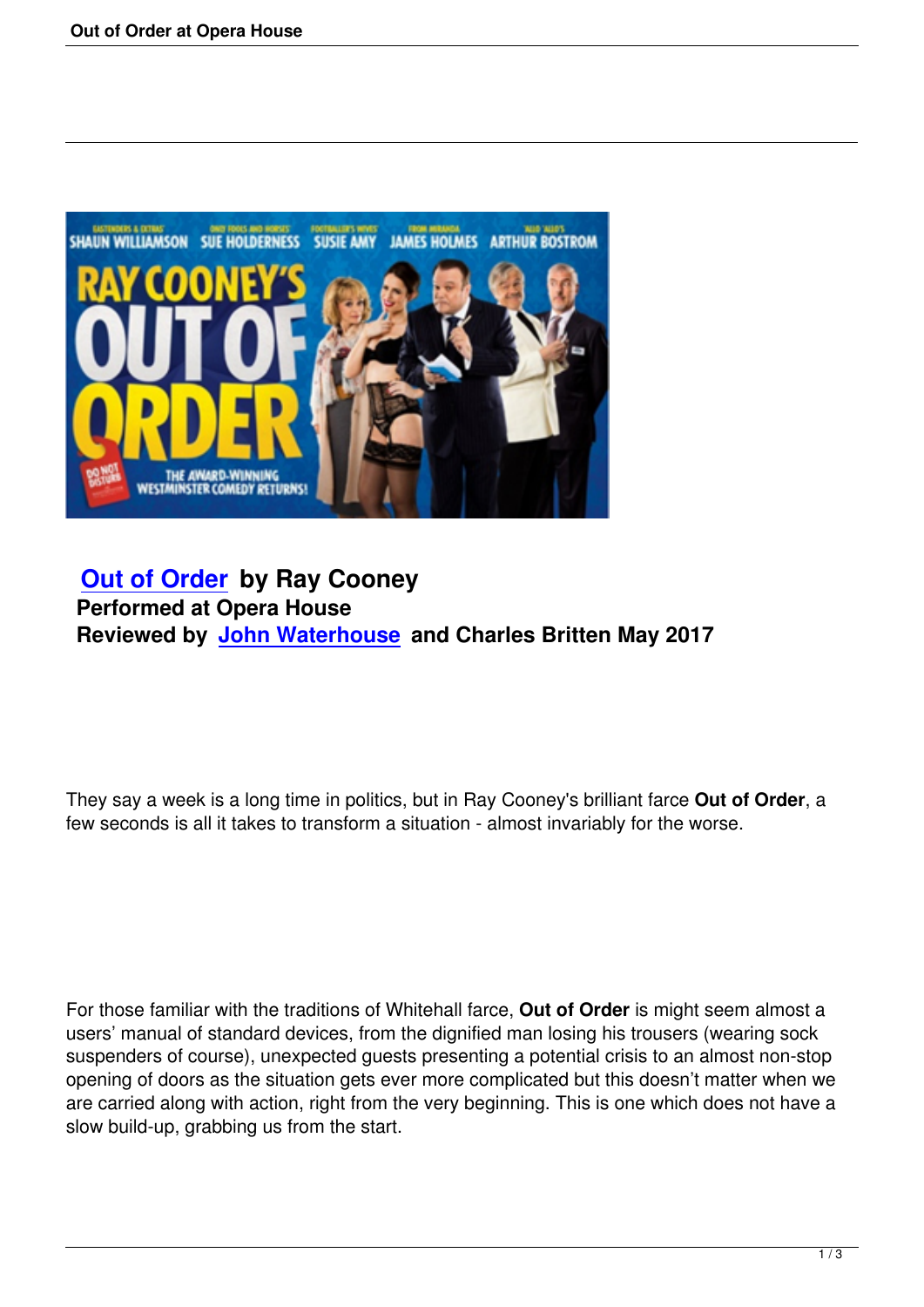This breathless play takes the nefarious situation of a Tory minister, the magnificently named Richard Willey, having an affair with the secretary to the Labour leader, and adds twist upon twist. The unexpected intrusion of a dead body creates chaos and threatens to blow their secret. Each subsequent attempt to resolve the problem only creates more trouble, with an ever-growing number of people dragged into the fast-developing maelstrom. With plot twists around every corner - or, more usually, through the highly unreliable window - the pace never drops, yet the towering achievement of this play is that it is never hard to follow. Quite simply, whatever the worst thing is that can happen, it does, with spectacular and potentially life-changing results, not least for the hotel waiter's financial situation.

The individual performances were excellent, with **Shaun Williamson** as the hapless secretary **George Pigden**

#### and

### **Arthur Bostrom**

as the hotel manager truly standing out.

### **Susi Amy**

has to be one of the sexiest secretaries ever to work in Westminster and

### **James Holmes**

is superb as surely the canniest waiter in London. Even so, the biggest star is the window which drives the plot unpredictably throughout the show. Originally written in 1990 and performed around the world - showing just how universal a genre public ridicule of politicians is - the play contains as much nudity as this year's Eurovision Song Contest and every joke one can imagine a farce having. But none of that is a negative. Indeed, the transferable nature of the production means it has been updated for the present day, with a minister answerable to Theresa May, the secretary working for Jeremy Corbyn and a reference to the upcoming election. Years from now, we can expect the show to still be going strong, even though some of the names in the background will have changed. All this goes to show that, whatever a week may bring, in politics and comedy alike, some things never change.

Given the perennial popularity of farces, it is a shame that relatively so few are produced as big touring productions and given the audience reaction of **Out of Order**, theatre producers might take note that this is a genre that has never gone out of fashion and continues to delight